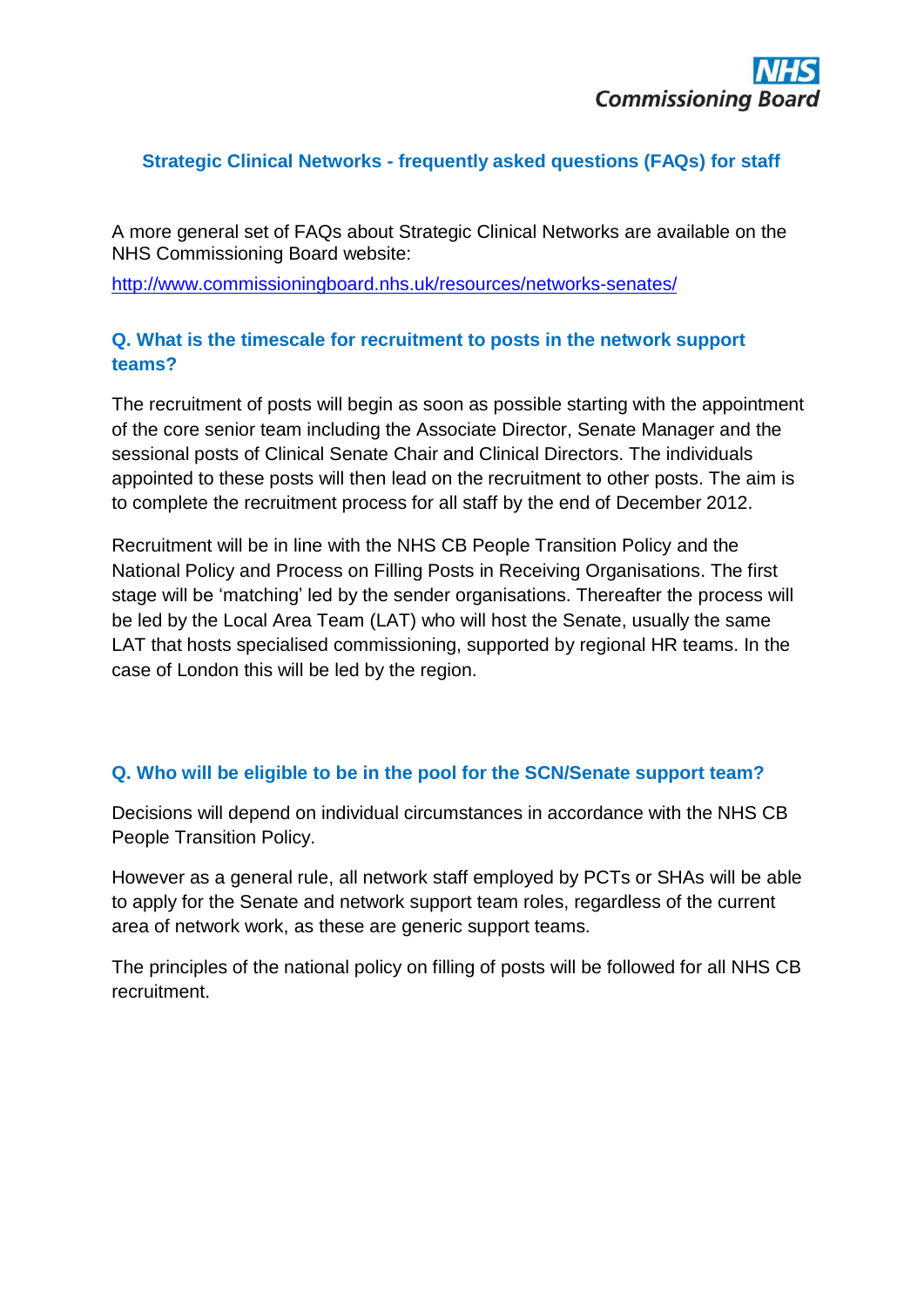# **Q. I am a network staff member not employed by a PCT or SHA i.e. employed by a provider. Can I be included in the 'match and slot' and redeployment process?**

This will depend on individual circumstances and the reasons why the network was hosted by the provider. As a general rule, where staff relate to future Strategic Clinical Networks (SCNs) and Senates, and the function will transfer to the NHS CB from April 13, these staff will have the opportunity, through matching or redeployment, to be considered for posts in the support team, in line with the NHS CB People Transition Policy.

Regional Directors of HR and Organisational Development will liaise with local provider trusts to agree arrangements if there is a transfer of functions.

This presumption does not apply to network staff employed by providers whose function will transfer to an Operational Delivery Network (ODN). This is because it is expected that ODNs will be hosted by providers in the future. Further information about the arrangements for ODNs will be available in the near future.

#### **Q. Will match and slot apply to these posts?**

Yes. The recruitment process will follow a consistent process set out within the NHS CB People Transition Policy and national policy on filling posts.

An important part of this process relates to 'matching and slotting in' arrangements. The job descriptions of new posts are compared to those of existing staff and where the band is the same and the majority (51%) of the job content is the same, relevant staff are matched and slotted to the post. Where this applies to more than one member of staff for the same post, a competitive, but ring-fenced interview follows. If there is no 'match' for a given post, the filling of posts proceeds to the next step of the process, where there are a series of ring fenced competitive interviews.

In the case of the band 9 Associate Director for networks and Senates, HR specialists have looked at the current roles of existing network directors and compared them to the new roles. Regardless of any band difference, the new roles are very different in geography (covering a Senate area) and clinical focus (being generic rather than specialist) and cover Senates (new bodies) as well as networks. So the general rule is likely that there will be no valid match and slot for the band 9 posts. In this instance the next stage of the process commences, i.e. ring-fenced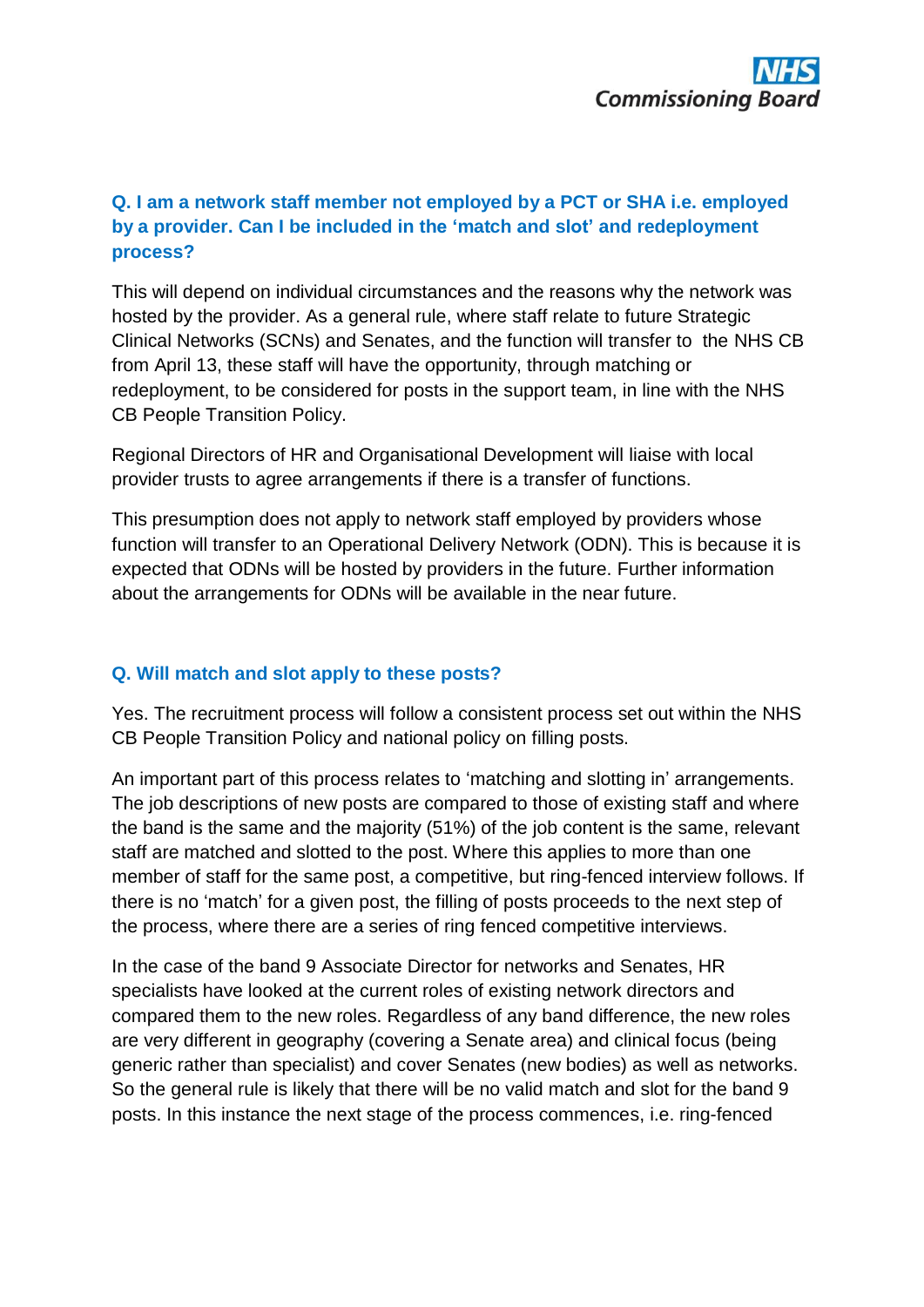recruitment. This will have the benefit of speed, transparency and give the maximum number of staff the opportunity to be interviewed for these posts.

For other posts, the match and slot process will need to be undertaken by senders at a local level as the outcome depends on variable local existing and new structures. For example, where it is decided to have a single improvement team within a Senate area supporting all strategic networks regardless of clinical focus, it is less likely that these will be filled through matching. Most improvement staff currently have roles that are focussed on a given clinical and geographical area.

Selection will take place on a band by band basis, starting with the most senior posts, with all complete by 31 December 2012. For the service improvement leads this depends on the detail of the local structure having been determined by the host LAT. This is currently being undertaken, led by the host LAT Medical Director. Regional HR teams are currently gathering information to minimise delay with the selection process. This includes ensuring they have a complete lists of all staff affected, whether employed by PCTs or providers, and scheduling the posts into match and slot panels.

#### **Q. Who will be on the interview panel?**

This will vary by grade and role but interview panels will typically include a representative of the NHS CB LAT Medical Director, someone who is familiar with the role of networks i.e. a representative from a provider and a relevant professional specialist.

#### **Q. What will be the pool for ring fencing?**

The pool for ring fenced i.e. limited competition recruitment will be regional as the Local Area Team boundaries do not align to current or future network boundaries. This regional pooling has been discussed and agreed with the Trade Unions nationally and will be coordinated by the Regional Directors of HR and OD.